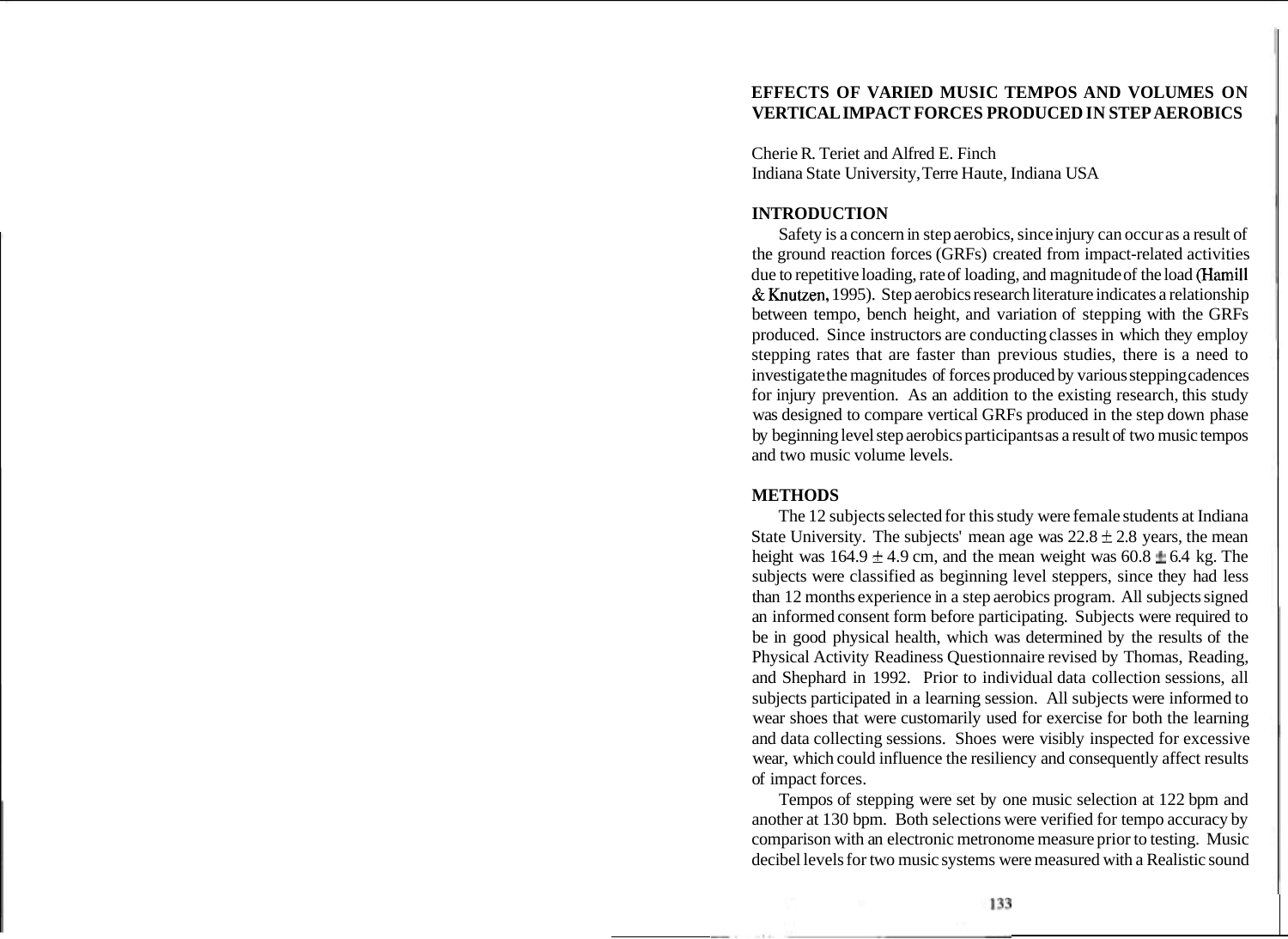level meter prior to testing. Music system 1 was set at the 68 dB (C) level and system 2 was set at a level of 83 dB (C) Both music systems were placed four memters from the subjects and faced them in order to ensure consistency of volume levels. The step bench was 0.15 m high and centered directly in front of the Kistler piezo-electric force plate.

The four treatment combinations used for all subjects throughout the 20 minute step bench routine were a) 122 bpm and 68 dB, (b) 122 bpm and 83 dB, (c) 130 bpm and 68 dB, and (d) 130 bpm and 83 dB. To control the effect that order may have on impact force data, a Latin Square experimental design was used to determine the sequence of the variable combinations. Each of the variable combinations were used as a treatment for five minutes in an assigned sequence for each subject's 20 minute stepping session.

During each five minute application of the tempoldecibel combinations, data was collected for 20 seconds at three different intervals. The first interval began at two minutes, the second at three minutes, and the third at four minutes. The vertical GRFs were collected by an Ariel APAS system using a Kistler force,plate at an 500 Hz sampling rate.

Prior to data collection, subjects were weighed on the force platform so that force data could be reported as a percent of body weight. Subjects performed a five minute warm-up of low intensity movements and static stretches for flexibility. During data collection the subjects used the forward and backward stepping sequence which alternated lead legs, (e.g., right, left, right, left, etc.) to allow separate data collection for both feet. Subjects were cued to place the hands on the hips throughout each twenty second data collection period to negate any effect that might occur from an upper body movement pattern. The right foot impact was collected first when each 20 second collection period began. The forceltime graph shows the vertical GRFs for the three phases of the landing footfall pattern from the Ariel Performance Analysis System (see Figure 1). The three phases were (a) step down, consisting of forefoot contact; (b) double support, feet are in contact with the ground; and (c) toe-off, forefoot force created to step up.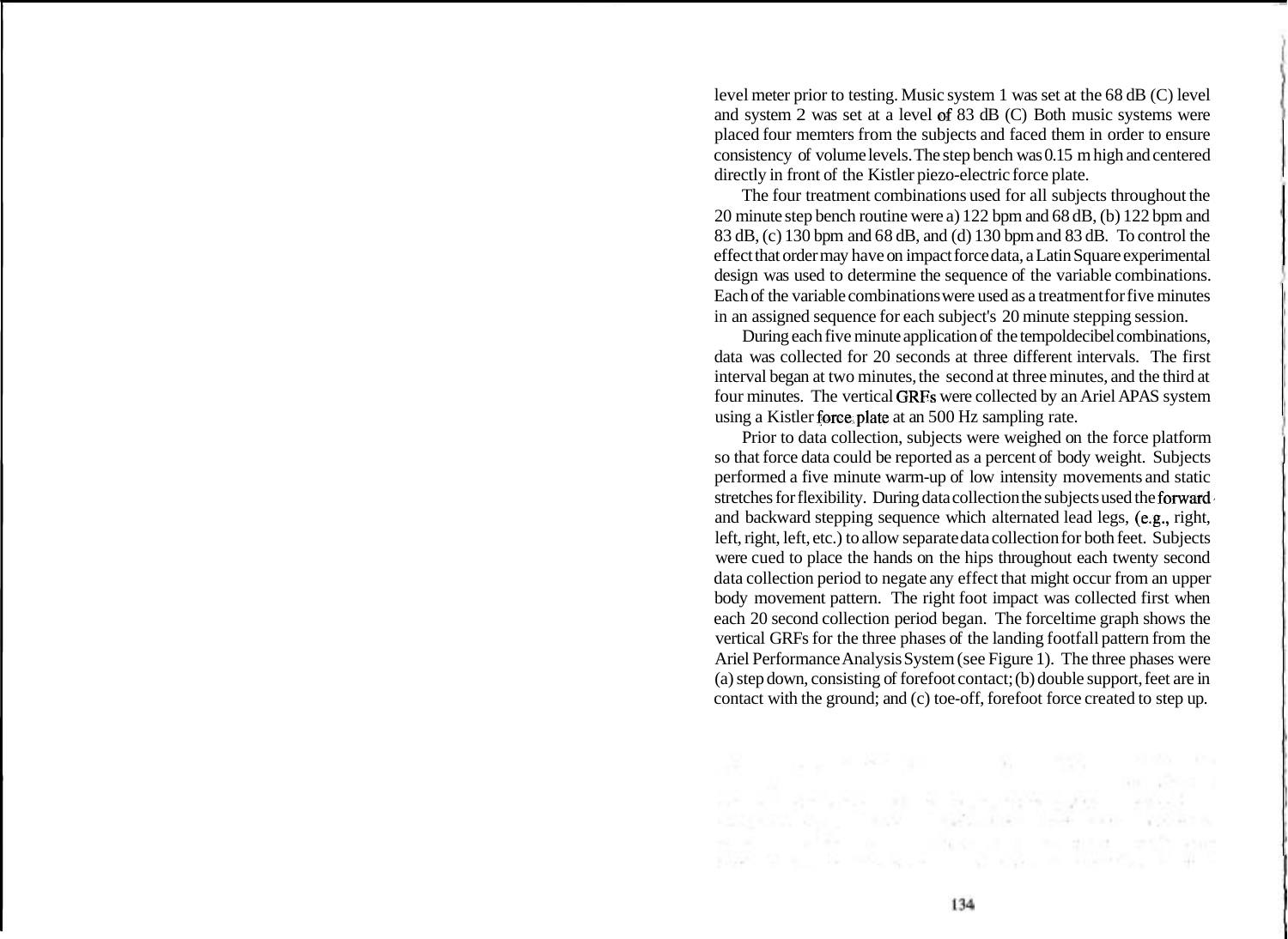

Figure 1. Force/Time Graph for One Data Collection Period.

#### **RESULTS**

Three right stride and three left stride peak vertical impact forces were selected from the middle of each 20 second data collection period in the step down phase for analysis. Each of the three data collection periods for all conditions were used; therefore, a total of nine right stride and nine left stride impact forces were used for the analysis of each tempo/decibel condition. An 2 x 2 **x** 2 x 9 ANOVA (Volume **x** Tempo x Foot **x** Trial) with repeated measures on all factors was used to determine the significance of differences in peak vertical impact forces produced by the two treatment conditions.

The subjects' mean age was  $22.8 \pm 2.8$  years, the mean height was  $164.9 \pm 4.9$  cm, and the mean weight was  $60.8 \pm 6.4$  kg. The ANOVA results revealed that there were n significant differences for the factors of trial ( $p = .733$ ), music volume ( $p = .424$ ), or stride ( $p = .217$ ). Significant differences for the varied tempo effects were found to exist at the .09 level when the music tempo was increased from 122 to 130 bpm. The mean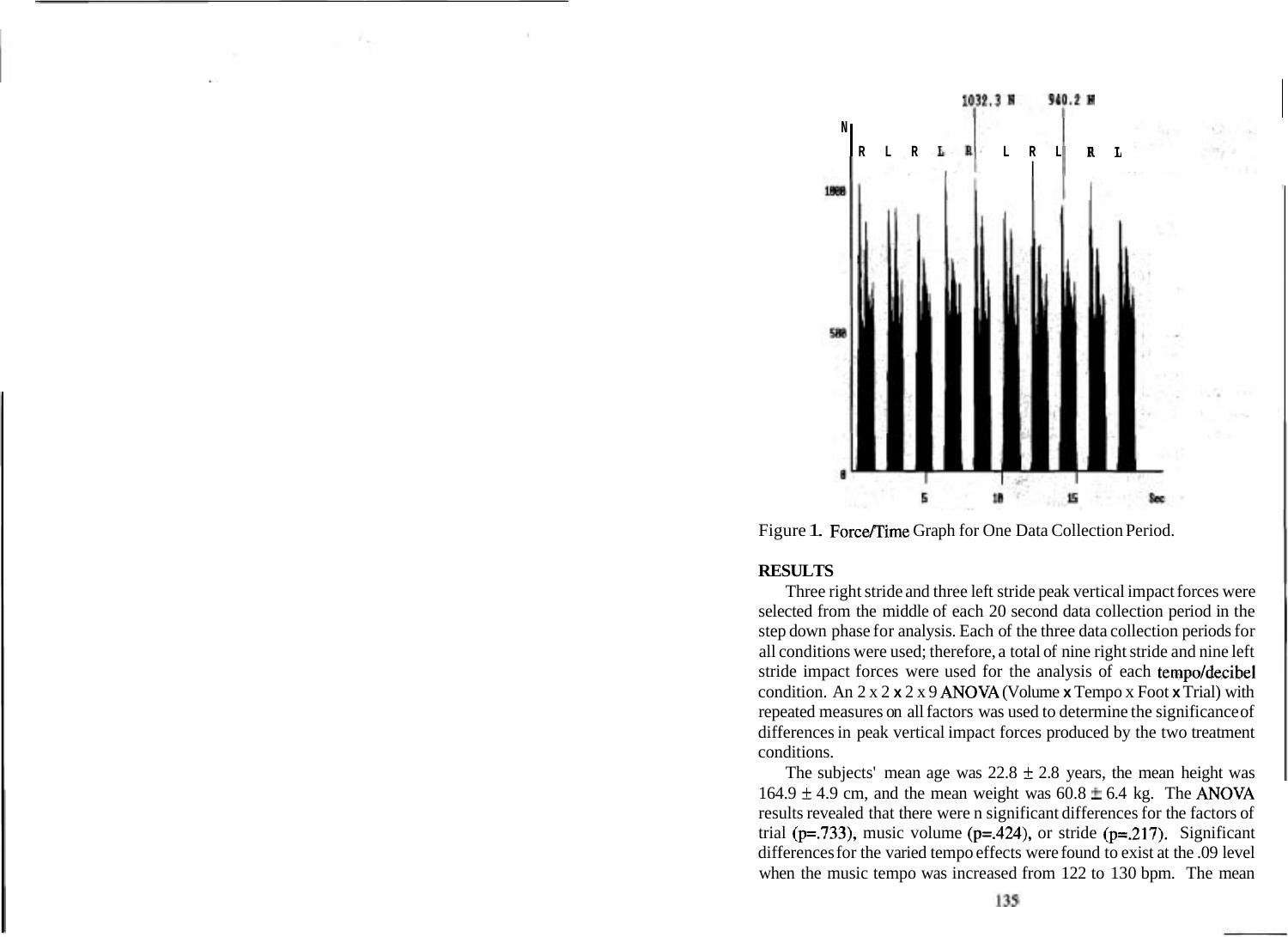peak vertical impact GRFs were  $908.2 \pm 149.6$  N ( $167\%$ BW),  $930.8 \pm 147.3$  N  $(171\%BW)$ ,  $921.5 \pm 167.0$  N  $(170\%BW)$ , and  $943.3 \pm 187.1$  N  $(174\%BW)$ <sup>I</sup>for the treatment conditions of 68dB/122bpm, 83dB/122bpm, 8dB/ 130bpm,and,83dB/130bpm, respectively. Average data for the absolute mean GRF, in the step-down phase fro the right and left foot, are shown in Figure 2.



Figure 2. Absolute Mean GRFs in the Step-Down Phase

The GRF mean values and standard deviations for music volume level and tempo were calculated separately for the right and left foot impacts over the nine trials and expressed relative to body weight (see Table 1).

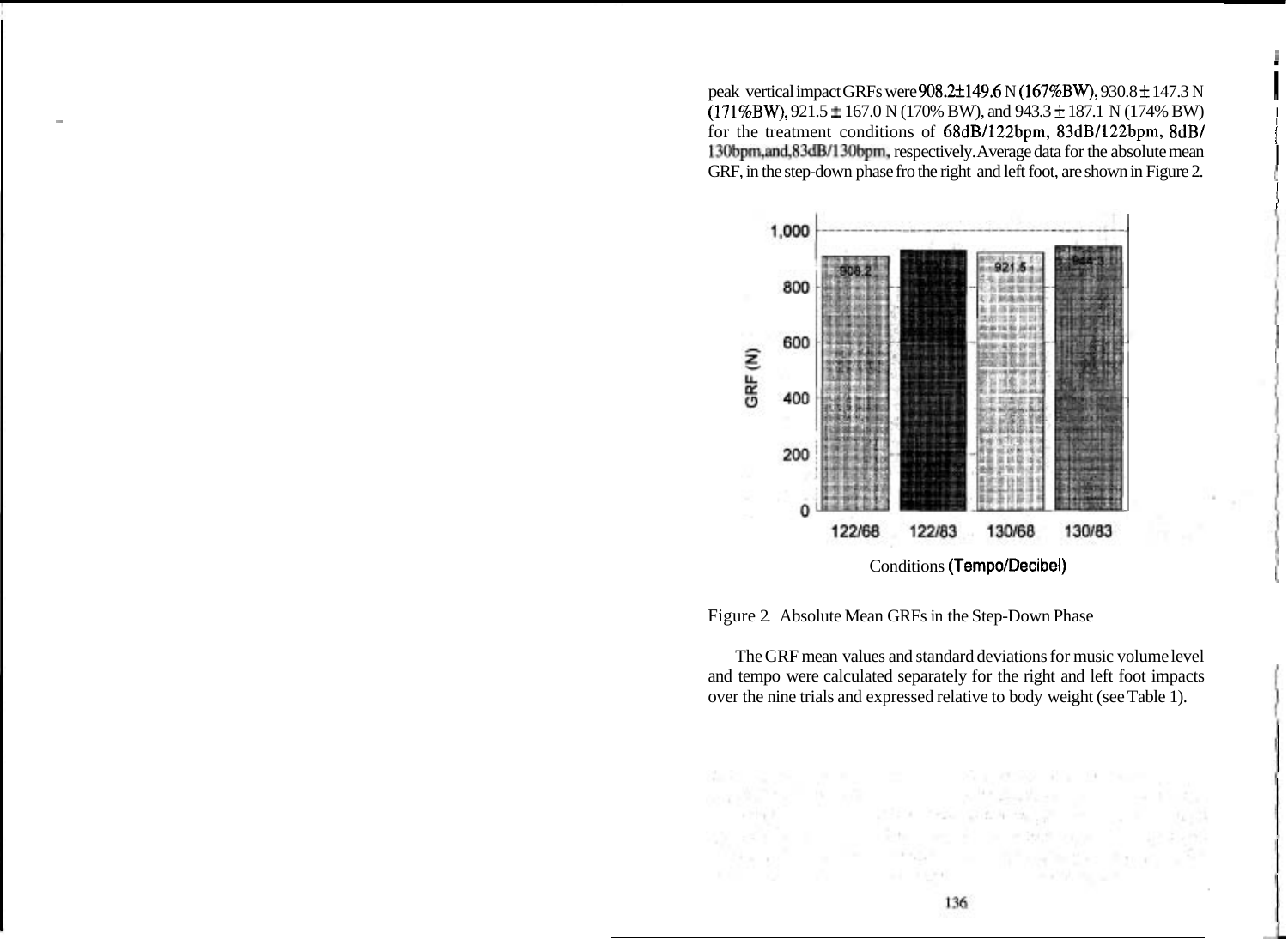Table 1. Mean GRFs for Music Volume and Tempo Expressed in Newtons and % Body Weight.

|              | Left Foot             |     | <b>Right Foot</b> |     |               |
|--------------|-----------------------|-----|-------------------|-----|---------------|
| Volume/Tempo | SD.<br>Mean           | %BW | Mean              | SD. | % $B_{\rm W}$ |
| 68dB/122bpm  | 901.7±144.2 166%      |     | 914.7±154.9 168%  |     |               |
| 83dB/122bpm  | 917.2k146.7 169%      |     | 944.3±147.8 174%  |     |               |
| 68dB/130bpm  | $913.0\pm 165.5$ 168% |     | 929.9±168.5 171%  |     |               |
| 83dB/130bpm  | 939.9±178.2 173%      |     | 948.7k196.0 175%  |     |               |

Note.  $n = 12$  Each mean force value is a nine trial average. Mean body weight =  $543$  N (60.85 kg).

Vertical GRFs found in the present study were similar to results from the Francis et al. (1990) study which used the same basic stepping rbutine from a 0.25 m bench at a 120 bpm tempo. Vertical forces were lower in the present study when compared to magnitudes due to a 0.20 m bench height and a 120 bpm tempo throughout a 40 minute stepping routine as reported by Finch and Hecko (1996). It is speculated that the lower forces in the present study were due to the lower bench height of 0.15 m and the absence of arm movements during data collection. Fatigue affected the force results in the Finch and Hecko study as higher forces were reported during the 40 minute stepping session compared to 20 minutes of stepping in the present study. They concluded that the left stride produced an average landing force of 978.2 N representing 186% BW. The right stride resulted in an average of 999.8 N representing 190% B W.

Results of the present study showed an increase in vertical GRFs compared to those reported by Johnson, Rupp, Berry, and Rupp (1992). They used well trained step aerobics instructors performing on a 0.20 m bench at 130 bpm. Results were normalized and reported as 1.41 BW at the five minute interval, 1.51 BW at 20 min, and 1.46 BW at 35 min. The lower forces created by the well trained individuals could be due to more body control, creating efficiency in the capability to absorb forces at landing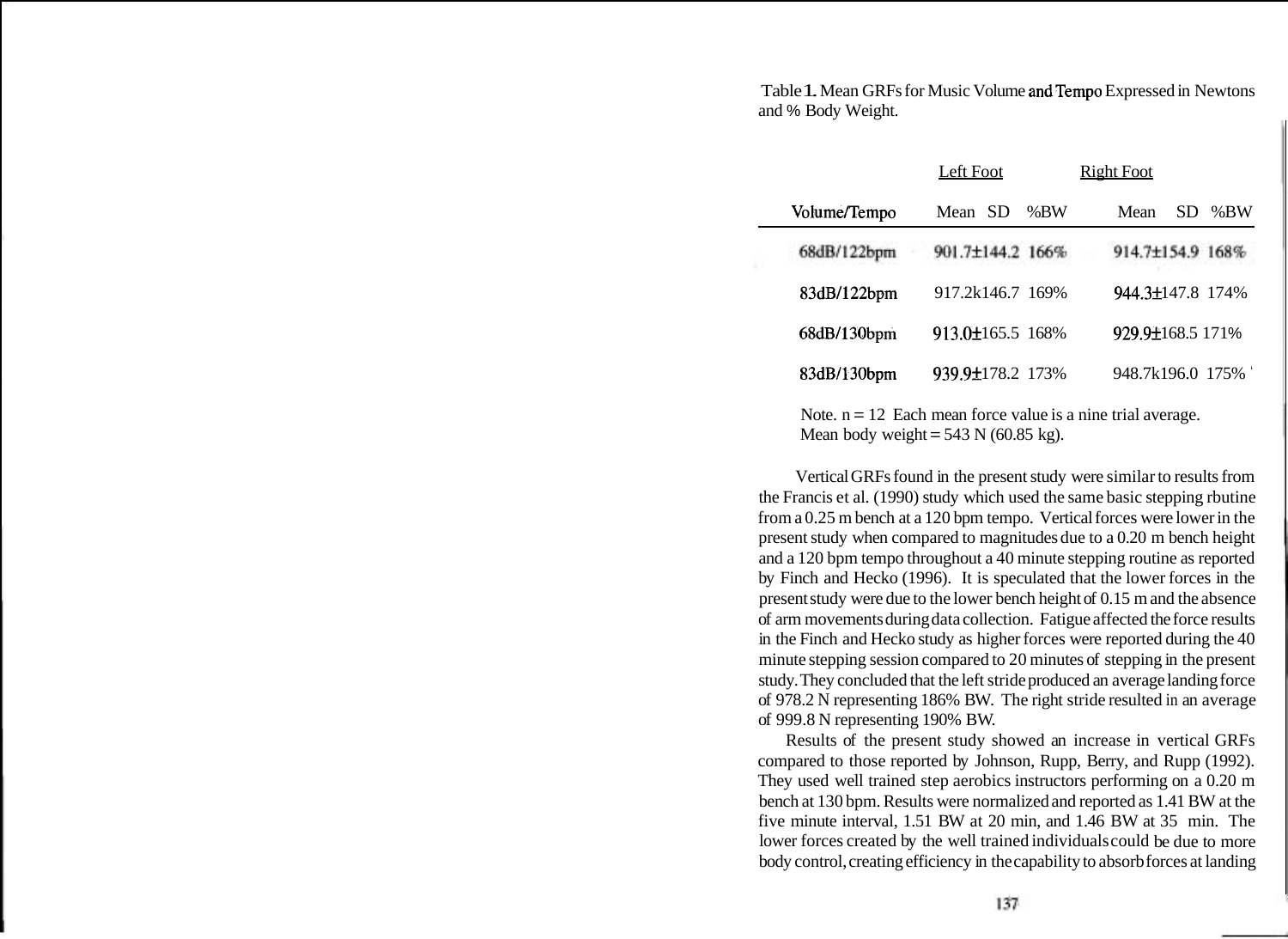due to technique. GRFs were lower in the present study when compared to results of the study by Newton and Humphries (1991). They examined the resultant of the GRFs, rather than the vertical forces. The resultant GRFs included the vertical and anterioposterior forces together which were normalized to 2.24 multiples of body weight at the 0.20 m bench height, 2.43 at 0.25 m, and 2.90 at the 0.30 m height. They also found that differences in peak resultant ground reaction forces between the  $0.20$  and  $0.30$  m heights indicated that an increase in step height produced a higher force.

### **CONCLUSION**

Findings suggest that the faster loading and unloading rate of the musculature due to faster tempo caused less control of the movement and resulted in a 4% increase in the vertical GRFs. Dufek and Bates (1992) stated that the actual physical tolerance limits of the human lower extremity during landing activities is currently unknown. However, it is safe to express that the use of fast tempos in a beginning level step aerobics class may be a source for elevated risk for potential injury. A higher number of subjects would have increased the power of the study; therefore, it is likely that there would have been a significant difference shown in the tempo effect at the 05 level.

% It was hypothesized that the louder music volume would increase the magnitude of forces produced, possibly due to a motivation factor. The findings did not support this theory, although it is still speculated that higher sound volumes may affect the technique.

More investigation in the effects of music volumes on participants' production of GRFs and technique would be an interesting area of study. Further research in step aerobics is necessary in order to identify differences in GRFs created by various conditions. In addition to vertically applied forces, it is likely that anteroposterior or mediolateral shear forces may influence injury; however, vertically applied forces are most often examined because of their high magnitude of 2 to 5 times the body weight,

### **REFERENCES**

Dufek, J. S., & Bates, B. T. (1992). Lower extremity performance models for landing. Human Movement Science, 11(3), 299-318.

Finch, A. E., & Hecko, K. W. (1996). Effects of prolonged bench